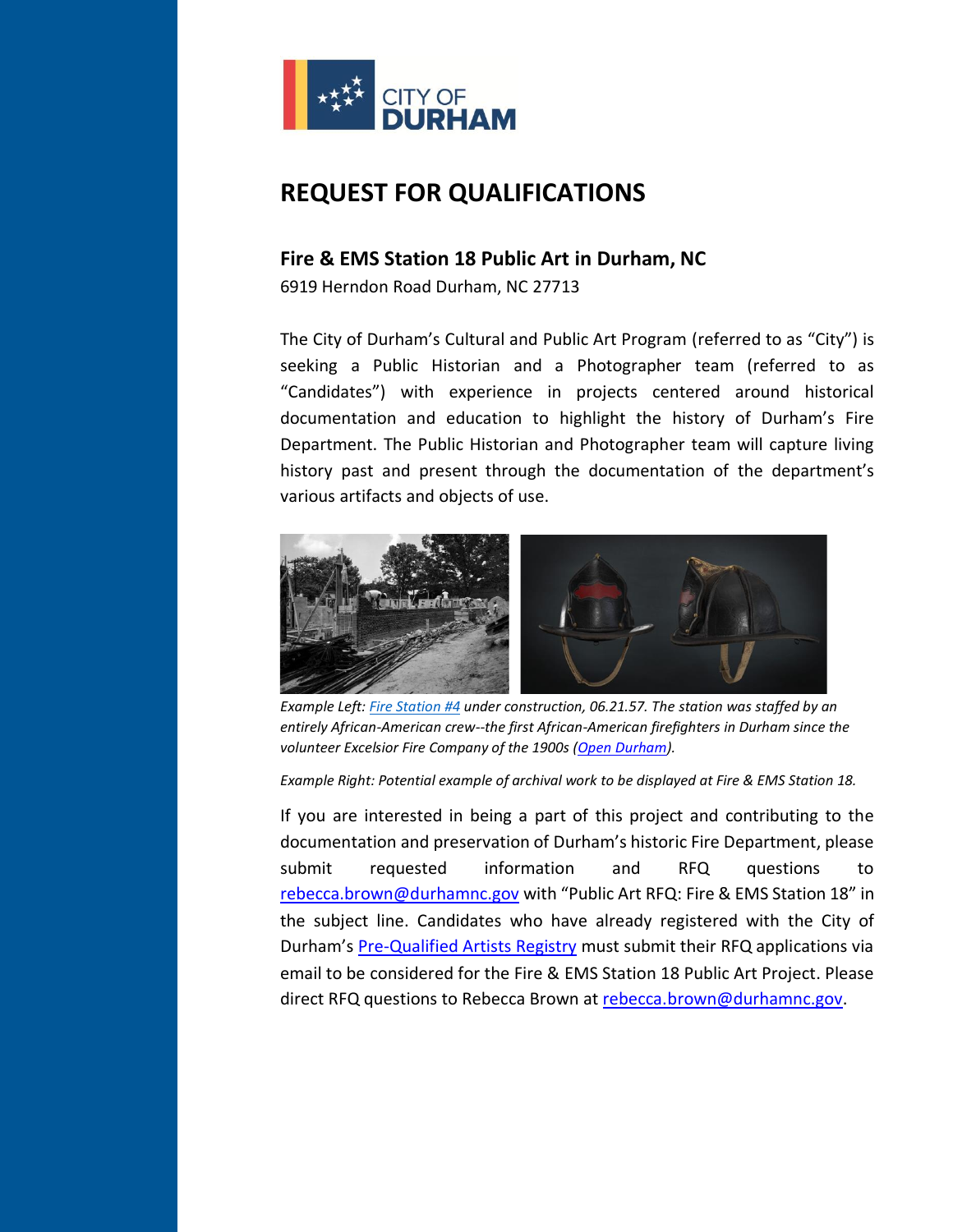## **PROJECT BACKGROUND**

Through Capital Improvement Project funding, the design and construction of Fire & Emergency Medical Services (EMS) Station 18 will take place in a residential area on Herndon Road, approximately three miles down from Southpoint Mall. The design of the building will be similar to the design of Fire and EMS Station 17 with exterior architecture similar to the surrounding residential neighborhood. As part of the City of Durham's Percent-for-Art Ordinance, the Cultural and Public Art Program will hire Candidates to install photography based on historical and archival work on site with guidance from Fire Department and EMS staff.

Recognizing the need to facilitate storytelling and documentation with a focus on Durham's diverse and unique history, the City seeks Candidates to create artworks that contribute to the interest and aesthetic appeal of the Fire Department and develop archival resources for the public to learn about Durham's history. The selected Candidate(s) will work to:

- Beautify the interior spaces of Fire & EMS Station 18 while simultaneously capturing history past and present;
- Create a public history project promoting community storytelling;
	- $\circ$  The photographic artwork and documents must relate to the history of Durham's Fire Departments. For example, art could connect visually to the site of the Fire & EMS Station 18 or interpret historical, environmental, decorative, architectural, scientific, or cultural aspects of the site and/or department.
- Create printed photographs for interior wall hangings that will be framed with the option of fabricating vinyl murals based on preference of Fire & EMS staff. The Public Historian will provide interpretative text to accompany the photographs; and
- Develop content for digital and/or online platforms for broad public access.

# **Durham Fire Department & Capital Improvement Projects**

# *Fire Department's Mission*

The Durham Fire Department endeavors to prevent or minimize the harmful effects of fires, medical emergencies, and other types of dangerous events. The City of Durham is home to approximately 300,000 residents. The Durham Fire Department employs over 400 personnel to protect and serve our residents and visitors that the City hosts daily. Approximately 90% of these personnel serve in on-theground, field operations.

## *Capital Improvement Projects*

Located in an established residential neighborhood, the proposed Fire and EMS Station 18 will be a 15,000sf, modern facility based upon the current prototype developed for Fire and EMS Station 17. The new facility will serve as an operational base supporting the relocated Fire and EMS Staff from the current station to increase service to the public while reducing response time from a more central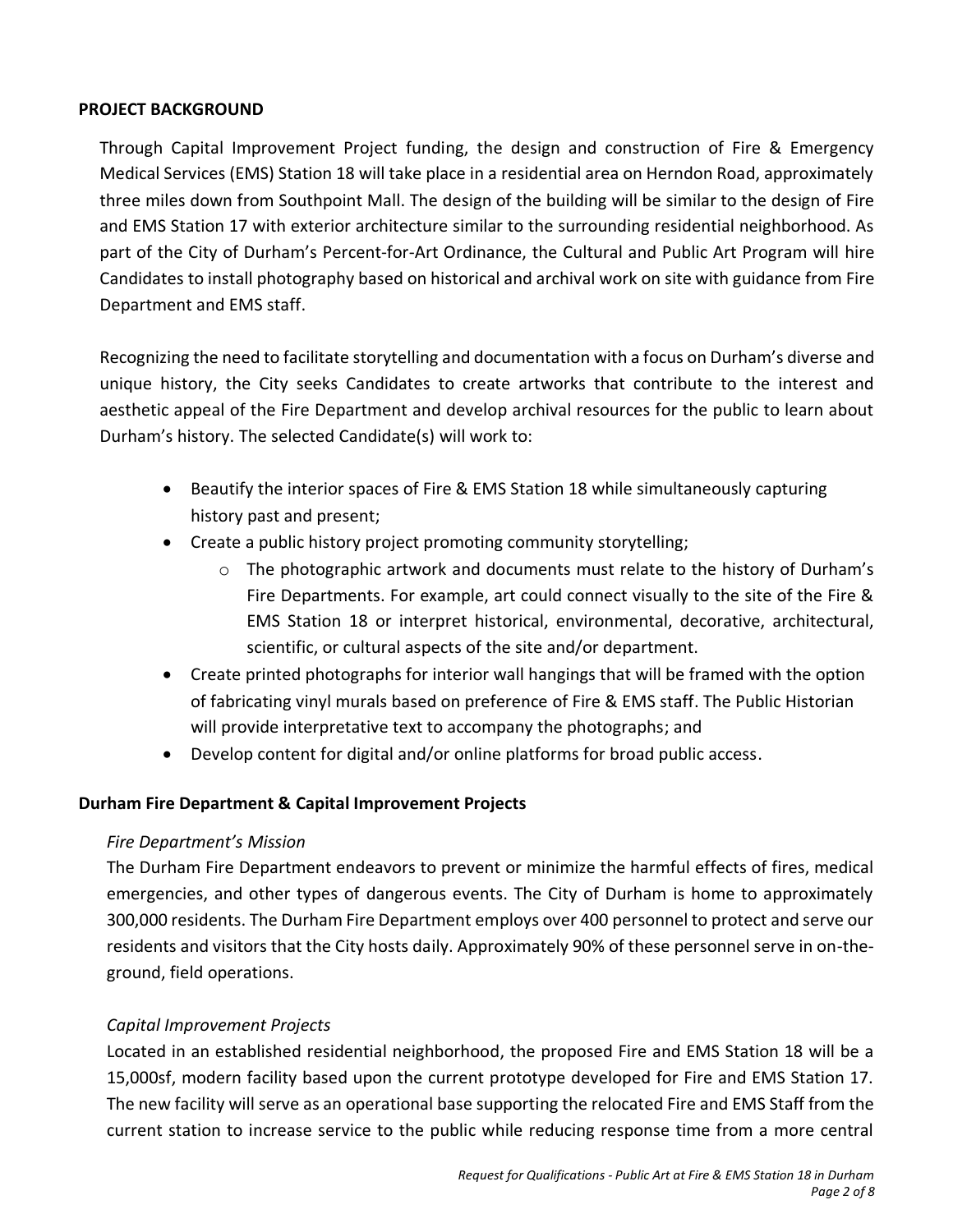location. Aspects important to the design team are incorporating the City's sustainability and energy management goals into the design, continuing LEED achievements established with Station 17, and adapting design features into the existing neighborhood.

For the FY 2020-25 CIP, capital projects are funded through impact fees, enterprise funds, grants, the capital project fund, pay-go funding, and debt financings. More information about the CIP process and funding can be found here: [https://durhamnc.gov/223/Capital-Improvement-Plan-CIP.](https://durhamnc.gov/223/Capital-Improvement-Plan-CIP)

## **PROJECT DESCRIPTION**

To highlight the history of Durham's Fire Department, the Cultural and Public Art Program will hire a Public Historian and Photographer team ("Candidates") for a public art project centered around historical documentation and education. The Candidates will work in collaboration to capture and archive the Fire Station's objects of historical significance as digital images, large-scale photographs and/or vinyl printed murals along with interpretative text, which will be displayed inside of the Fire & EMS Station 18 and through an online platform. The Candidates will also work with the Fire Department staff to document the everyday objects used in their work and capture the current staff's commitment to the community.

As one of the Fire Stations currently displays objects of historical importance, the public art project will strengthen the public's ability to access the collection by hosting the content through an online platform, in addition to celebrating and acknowledging the complex history of the Fire Department. These archival images have potential for long-term development as well, including the utilization of the images in Fire and EMS stations across Durham and having the collection housed on the City of Durham's online platforms or Durham County's Library archival systems.



Source: Gift of CIGNA Museum and Art Collection. National Museum of American History. [https://americanhistory.si.edu/collections/search/object/nmah\\_1334829.](https://americanhistory.si.edu/collections/search/object/nmah_1334829)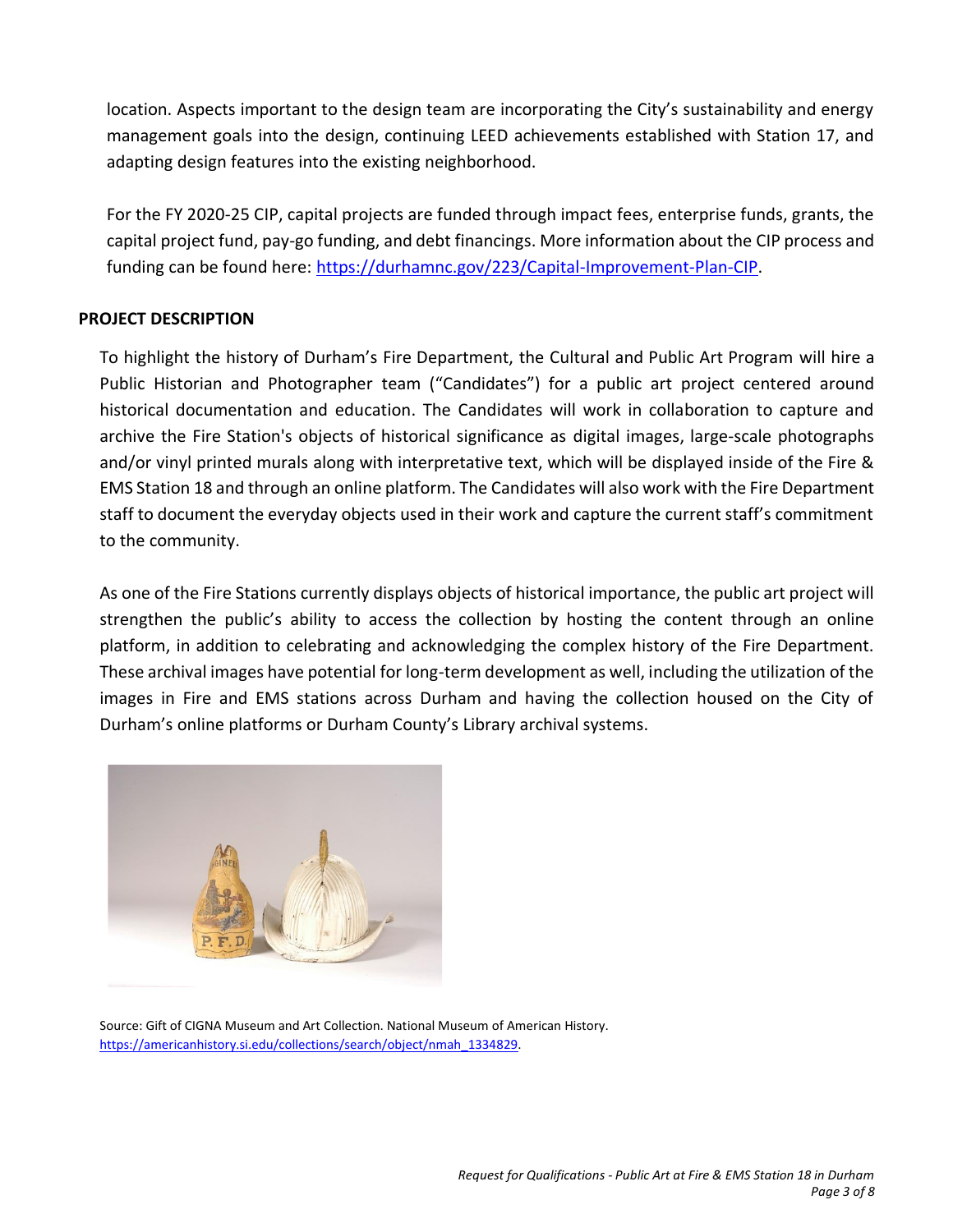

Example: National Museum of American History. Hurst Power Rescue Tool (Jaws of Life). In the 1960s, George Hurst designed a 350-pound hydraulic spreader tool to help remove race car drivers from wrecks. He hired Mike Brick to market the device nationwide. Brick downsized it to 65 pounds and pitched the Hurst Power Rescue Tool to fire departments in the early 1970s as a way to free accident victims from cars. The tool was an instant success because it was faster, safer, more powerful, and easier to use than power saws, pry bars, and blow torches. It acquired the nickname "The Jaws of Life" because of a line in a promotional film. The Carlsbad, New Mexico fire department bought this tool in 1977 and used it until 2012. [https://americanhistory.si.edu/collections/search/object/nmah\\_1431924.](https://americanhistory.si.edu/collections/search/object/nmah_1431924) 

#### **I. SITE DESCRIPTION**

The work will be framed and installed in the Fire Station on the walls of interior common areas and administrative spaces to enliven the space, with the option of fabricating vinyl murals based on the preference of Fire & EMS staff. These photographs and educational materials will also be developed by the Candidates and made available digitally for online platforms.

#### **Fire and EMS Station 18 Location**

6919 Herndon Road Durham, NC 27713

#### **II. COMMUNITY ENGAGEMENT**

The City of Durham has a multi-departmental team currently researching and testing virtual platforms that include SMS capabilities, geo-tagging, and surveys. Departments are piloting practicing social distancing while assisting residents and using hybrid methods for soliciting feedback.

The City of Durham and the selected Candidate will plan and facilitate community engagement activities to encourage public input and participation in the archival project. The selected Candidates will be expected to host, facilitate, and participate in community and staff engagement activities before finalizing their designs to gather feedback from residents living in the respective City Council Ward where the Fire & EMS Station will be located.

## *Community Engagement (post-COVID):*

The Public Historian and Photographer will capture living history as a part of the community engagement efforts, which may include written documentation by Fire & EMS staff and Durham residents who have experiences with the Fire Department.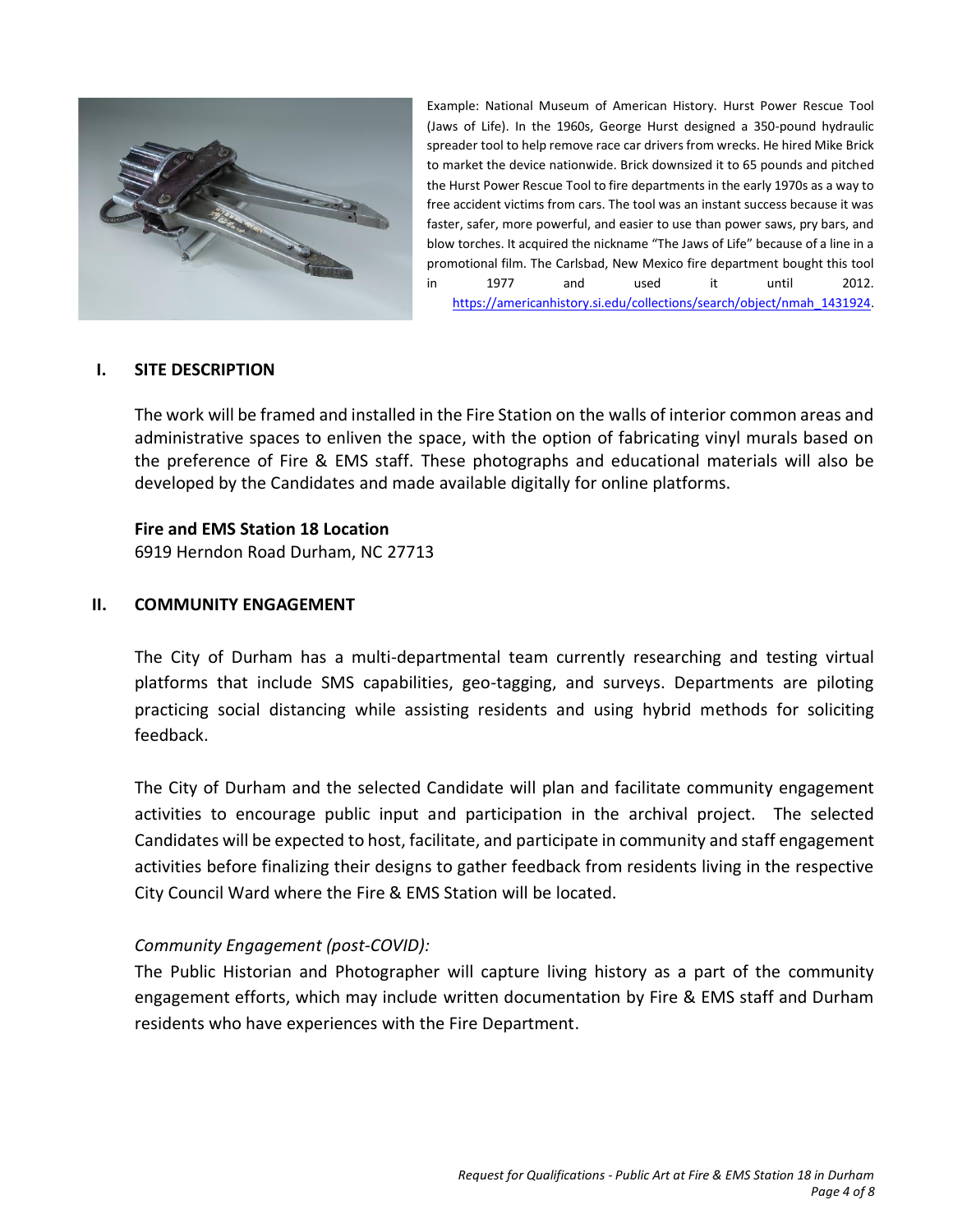## **III. ELIGIBILITY**

This RFQ is open to all residents of North Carolina, but preference will be given to residents of the County of Durham with connections to the Durham community and/or who are intimately connected to the history of the area. The City encourages people from diverse backgrounds to apply. The Public Historian and Photographer shall submit a RFQ as a team. Candidates must be public historians, historians, archivists, artists, designers, or fabricators or partnered with public historians, historians, archivists, artists, designers, or fabricators, eligible to work in the United States, and age 18 and older. Candidates are eligible regardless of race, color, ethnicity, religion, national origin, gender, gender identification, military status, sexual orientation, marital status, or physical ability.

## **IV. SUBMISSION REQUIREMENTS**

The Public Historian and Photographer shall submit a RFQ as a team. Submissions must be received by **Friday, May 14, 2021 at 11:59 PM EST** via email to Rebecca Brown [\(rebecca.brown@durhamnc.gov\)](mailto:rebecca.brown@durhamnc.gov) with the subject line "Public Art RFQ: Fire & EMS Station 18" and shall include the following:

- A. Statement of interest: narrative outlining the Candidates' qualifications and interest in this project, including prior work within the community and/or interest in community engagement. (Preference for file formatting: PDF, Word, .docx)
- B. Work samples: visual representations of past artwork that demonstrate the Candidates' qualifications for this project. In order to be considered for this project, the Candidate team must submit at least five (5) images and/or documents of at least five (5) previously completed projects, with the option to submit up to ten (10) images and/or documents of no more than ten (10) previously completed projects. Each sample should have an accompanying summary of the title, location, cost, materials/media, and date associated with that image and/or documentation project. (Preference for file formatting: PDF, Word, .docx)
- C. References: each Candidate team should provide at least four (4) current references (nonfamilial) or recommendation letters with contact information for each reference, who can speak to the Candidates' work ethic, skills and strengths. (Preference for file formatting: PDF, Word, .docx)

# **V. SELECTION PROCESS**

- A. The Review Committee will include staff from the City and may at the City's discretion include representatives from the City of Durham's General Services Department, Fire and Emergency Medical Services Department, and others.
- B. The Review Committee will review submissions for completeness and may reject incomplete or non-responsive submissions.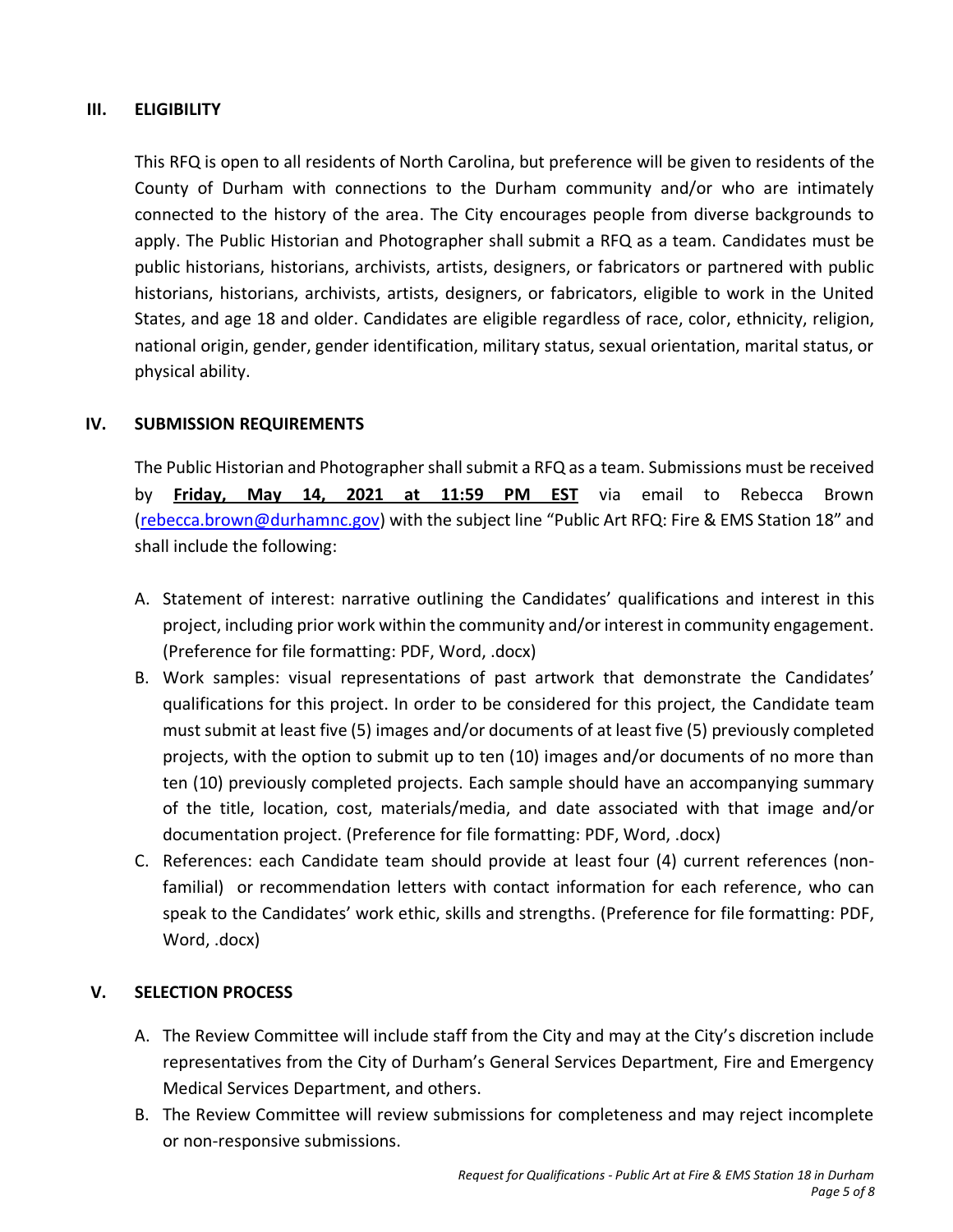- C. The Review Committee will evaluate applications based on criteria that may include, but is not limited to the following:
	- i. Aesthetic excellence of past projects.
	- ii. Experience, success, and/or interest in community engagement in the process of creating public artwork.
	- iii. Proven track record of using the materials and methods appropriate for this project.
	- iv. Demonstrated ability to manage projects with similar budgets on time and on budget.
- D. The Review Committee may invite up to five (5) Finalists to interview with the committee.
- E. Finalists may be required to visit site location and interview in-person or online with the Review Committee (in compliance with all local, state, and federal guidelines regarding COVID-19).
- F. After the interviews, the Review Committee will recommend the Candidates to the City, who will make the final determination as to which Candidates are selected.
- G. The City and selected Candidates will enter into a written contract detailing mutual responsibilities and the full scope of work, including a project budget.

# **VI. SCOPE OF WORK**

The services and obligations that will be required from the Candidate during the contract period include, but are not necessarily limited to:

- Participating in an engagement process to solicit community input in one or more sessions, prior to submission of design concept(s).
- Collaborating with Fire Department staff to capture and archive the Fire Department's objects of historical significance.
- Collaborate with mentee(s) (18 or older), who will collaboratively be selected by the City and the Candidates.
- Collaborating with the City on the final design.
- **Will oversee the fabrication and installation of the public art piece(s).**
- Develop content for digital and/or online platforms.
- Submission of a reasonable maintenance plan to ensure proper conservation of the pieces.
- Completing project within agreed upon timeframe.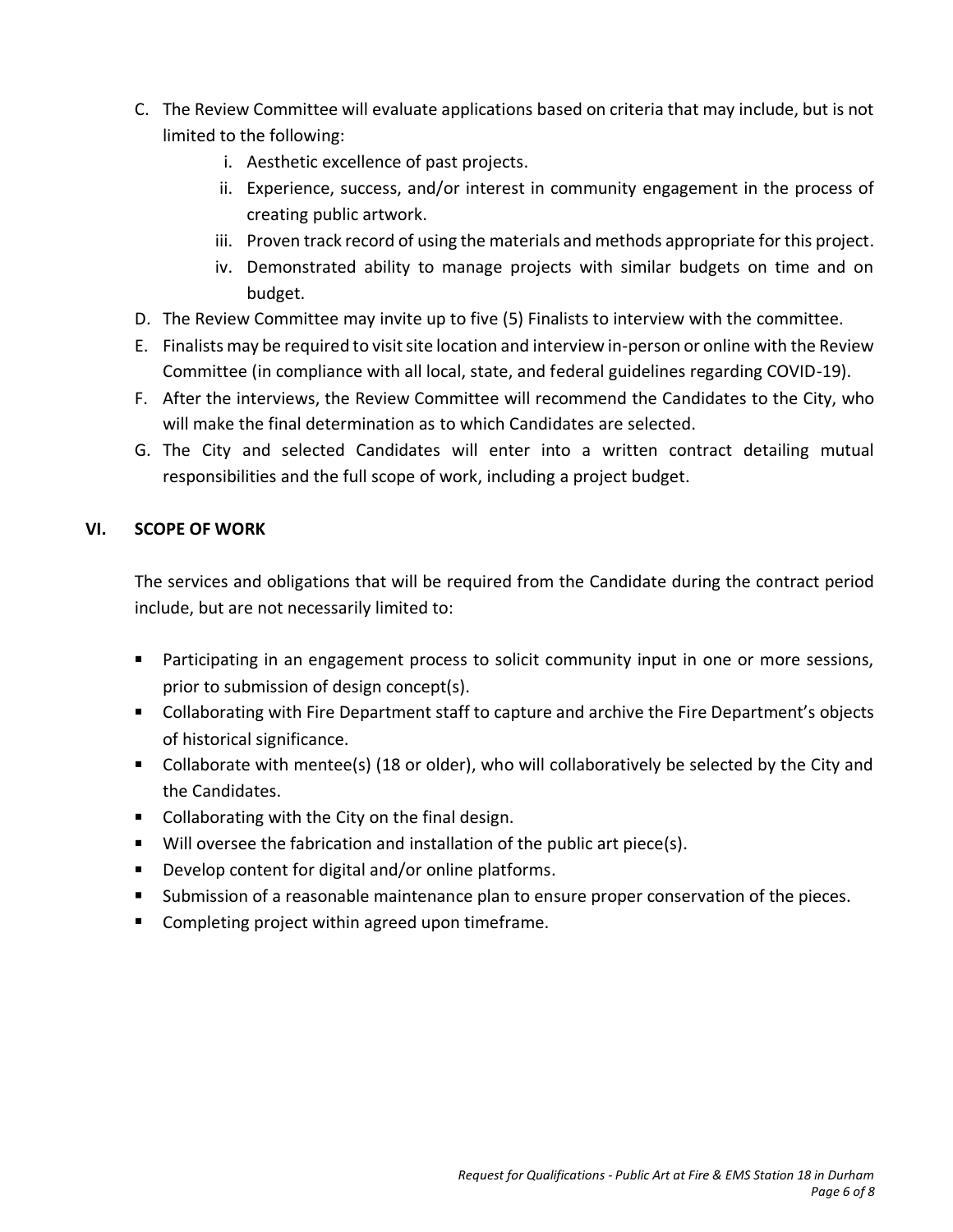## **VII. PROPOSED TIMELINE**

- **April 21, 2021:** RFQ promotion/informing  $\blacksquare$
- **May 14, 2021:** RFQ Deadline
- **July 23, 2021:** City to notify Candidates of decision
- **August 2, 2021:** City and Candidates to enter into contract
- **August 23, 2021:** Design Development and Stakeholders engagement
- **November 15, 2021:** Final Designs shared with the Stakeholders
- **December 3, 2021:** Candidates submit Final Designs to City for final approval (December 15, 2021: Public Art Committee's meeting. Recommendation of approval.)
- **January – March 2022:** Develop & provide digital content
- **April/May 2022:** Fabrications & Installation
- **May/June 2022:** Digital Content shared with community

# **VIII. BUDGET**

The Public Historian and photographer team will have a total public art project budget of \$47,000. The City will pay the Public Historian and Photographer team \$25,000 to complete the public art project, including artist-design, community engagement, fabrication, and documentation of the artwork on site, with an additional \$18,000 for digital content, community engagement activities, and printing, framing and installation. A maximum budget of \$4,000 will be allocated for a youth mentee(s) component (18 or older), that will collaboratively be selected by the City and the Candidates.

# **IX. Discretion of the City**

A. The City of Durham reserves the right to reject any or all RFQs.

B. Notwithstanding anything to the contrary in this document or in any addendums to this document, unless the contrary provision refers specifically to this provision, the City reserves the right (i) to negotiate changes of any nature with any candidate with respect to any term, condition, or provision in this document and/or in any RFQ application, whether or not something is stated to be mandatory and whether or not it is said that a RFQ application will be rejected if certain information or documentation is not submitted with it, and (ii) to enter into an agreement for some or all of the work with one or more persons, firms, or corporations that do not submit SOQs. For example, all deadlines are for the administrative convenience or needs of the City and may be waived by the City in its discretion. This subparagraph B applies to the entire RFQ.

C. Where the City asks or tells candidates to do stated things, such as that a proposal and/or RFQ application should follow a stated format or that the candidate should do stated things in seeking the contract, the City may reject a proposal and/or RFQ application because it does not comply